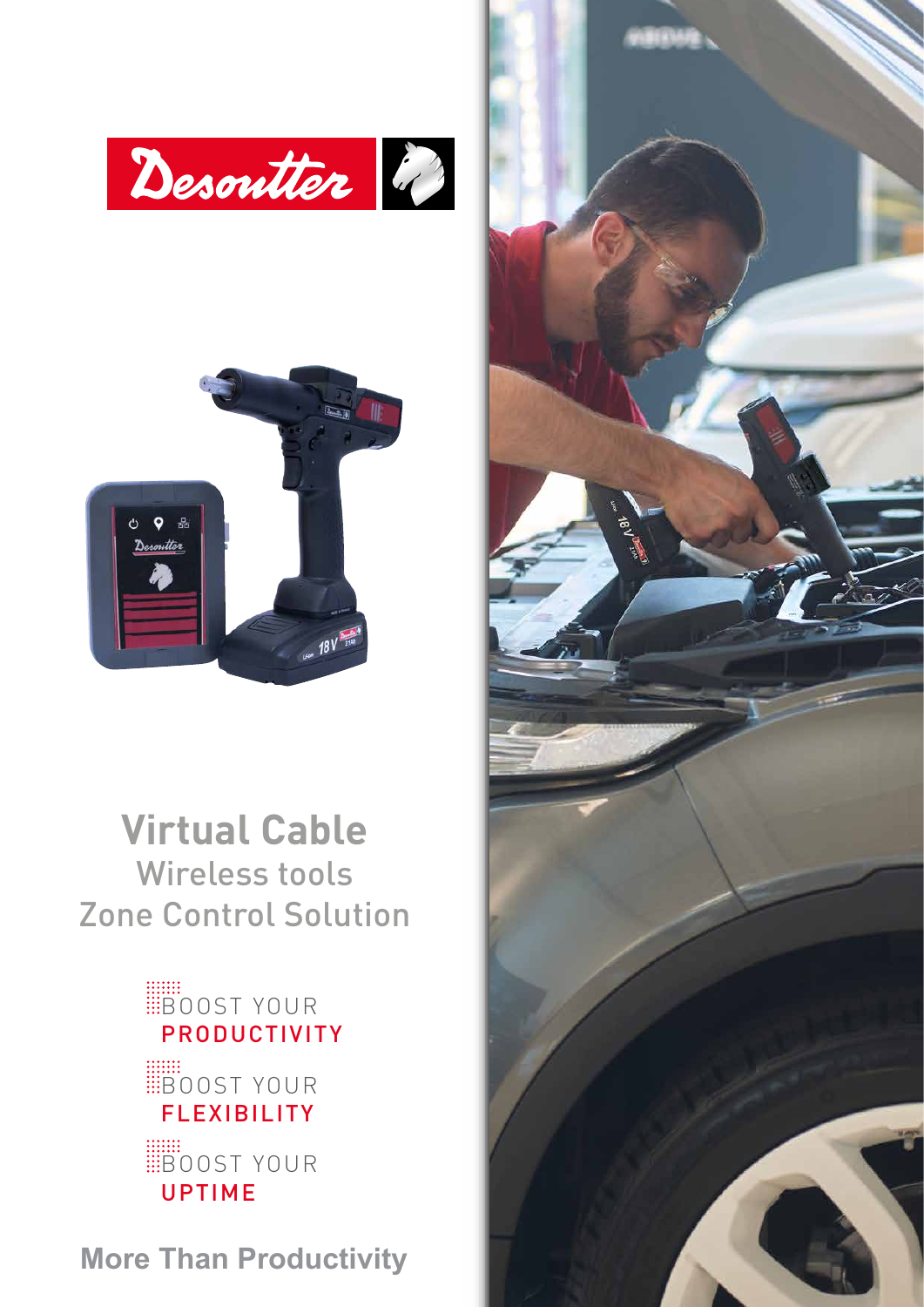# WHAT IS VIRTUAL CABLE?

Virtual Cable is a solution used within the CONNECT hub platform that enables total traceability and control over tools locations and applications.

Virtual Cable ensures that the correct wireless tool can only be used for its pre-determined tasks in the correct working area. The tool is enabled for tightening only in the defined working area preventing Production errors and Quality issues.

The solution demonstrates Desoutter's longterm commitment to supporting our partners in making the transition to Industry 4.0 working.

#### HOW DOES IT WORK?

The solution is simple, easy to install and set up. You only need one Tracking Base connected to the CONNECT hub via Ethernet and a Tracker mounted on the battery tool.

#### BOOST YOUR FLEXIBILITY

Communication between the Tracking Base and the Tracker uses Ultra Wideband technology (UWB), a new technology using 3.5 to 6.5 GHz frequency and with no interference on other wireless products. You can define the working area with a patented easy learning mode direclty by pressing the tool's trigger. Aternatively, working areas can be defined manually entering the radius Rmin and Rmax in the CONNECT hub or in the CVI Config software.

#### BOOST YOUR PRODUCTIVITY

UWB WIFI UWB UWB UWB #<sup>1</sup> #<sup>2</sup> #<sup>3</sup> #<sup>4</sup> ...#<sup>8</sup> PRIMARY Tracking Base R min. R max. PoE Ethernet  $Trace<sub>1</sub>$  Tracker Tracke Tracker **TOOL ENABLED 8 WORKING AREAS MAX. 8 TOOLS MAX.**

Up to 8 tools can be linked to one Tracking Base. One Tracking Base can manage up to 8 Working Areas.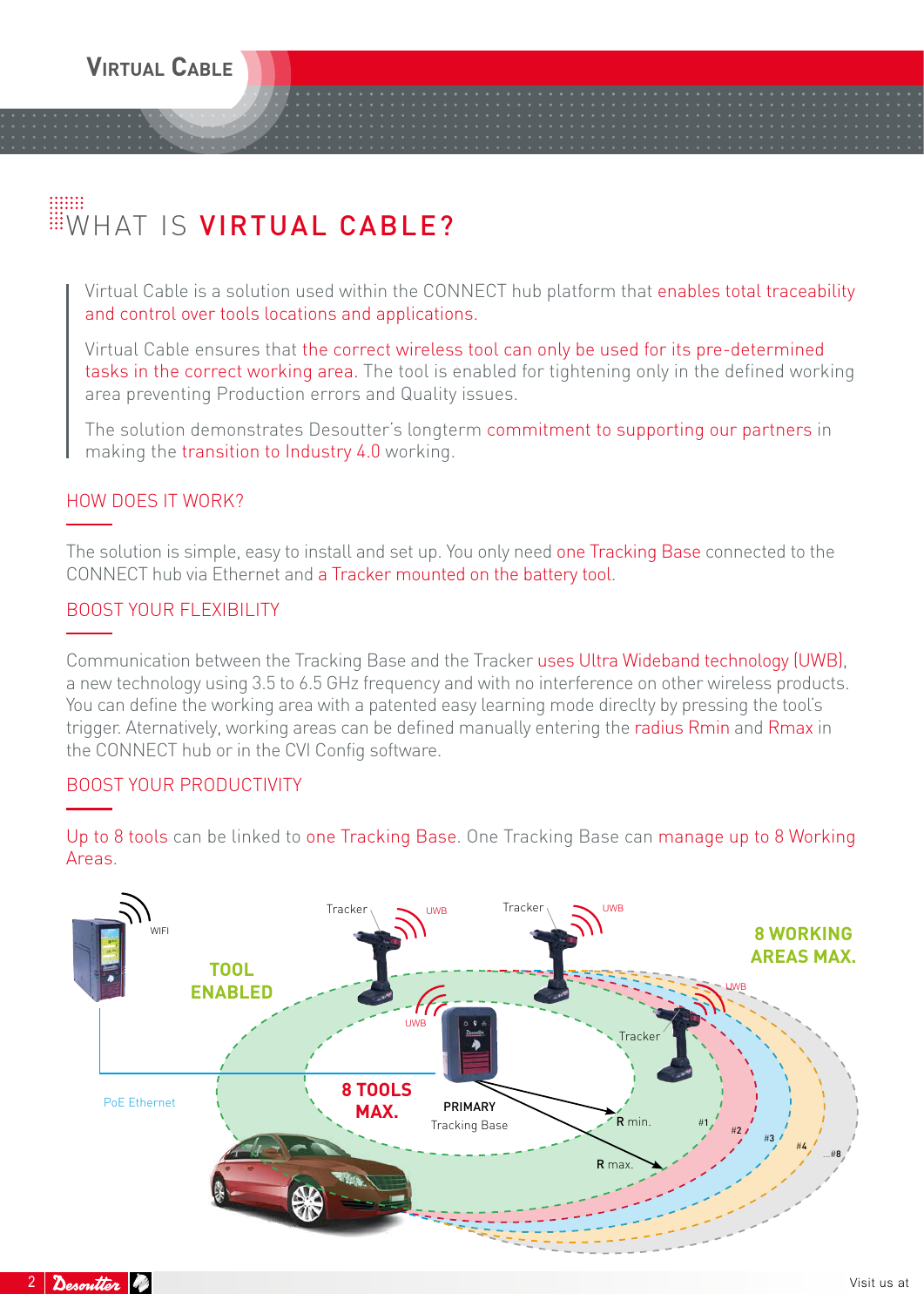#### **Wireless tools tracking solution**



Tracking Base (TB)

#### FEATURES AND BENEFITS

- ULTRA WIDEBAND TECHNOLOGY (UWB) 3.5 to 6.5 GHz EACH AREA CAN BE ASSIGNED one or several tools, up to the maximum of eight the tool! BOOST YOUR UPTIME: • Easy to set up and install • Working areas can be defined manually in the AREA COVERAGE: Sphere of 20m (65.6 ft) around the Primary Tracking Base ACCURACY: +/- 15cm (0.5 ft) PoE POWER SUPPLY CONNECT HUB: up to 8 Tracking Bases EACH TRACKING BASE: up to 8 working areas and/ or tools
	- TRACKER ON TOOLS: compact integrated trackers in
	- Desoutter battery tools. No additional batteries needed for the Tracker: it takes the power supply directly from
		- CONNECT hub or using a patented Easy Learning Teaching mode directly by pressing the tool's trigger
		- We only need one PoE cable to the Primary Tracking Base

#### **SPECIFICATIONS**

| <b>ORDERING INFORMATION</b>               | <b>PART NUMBER</b>                             |
|-------------------------------------------|------------------------------------------------|
| <b>Tracking Base</b>                      | 615 813 3350                                   |
| Tracker for FPBC tools                    | 615 813 2600                                   |
| Tracker for FABC tools                    | 615 813 2590                                   |
| PoE Injector                              | 6158132630                                     |
| <b>PERFORMANCE</b>                        |                                                |
| Frequency Range                           | 3.5 to 6.5 GHz                                 |
| Area coverage                             | Sphere of 20m<br>$(65.6 \text{ ft})$ of radius |
| Max. number of Tracking bases per CONNECT | 8                                              |
| Max. number of areas per Tracking Base    | 8                                              |
| Max. number of tools per CONNECT          | 20                                             |
|                                           |                                                |

| <b>TECHNICAL SPECIFICATIONS</b> |                                                                      |
|---------------------------------|----------------------------------------------------------------------|
| <b>Environmental Sealing</b>    | Tracker: IP40<br>Tracking base: IP54                                 |
| Power consumption               | Tracking base<br>PoF.20mA                                            |
| Power supply                    | 802.11af PoE Injector,<br>100-240 VAC                                |
| Tracking Base dimensions        | $110 \times 150 \times 40$ mm<br>$[4.33 \times 95.9 \times 1.75$ in. |